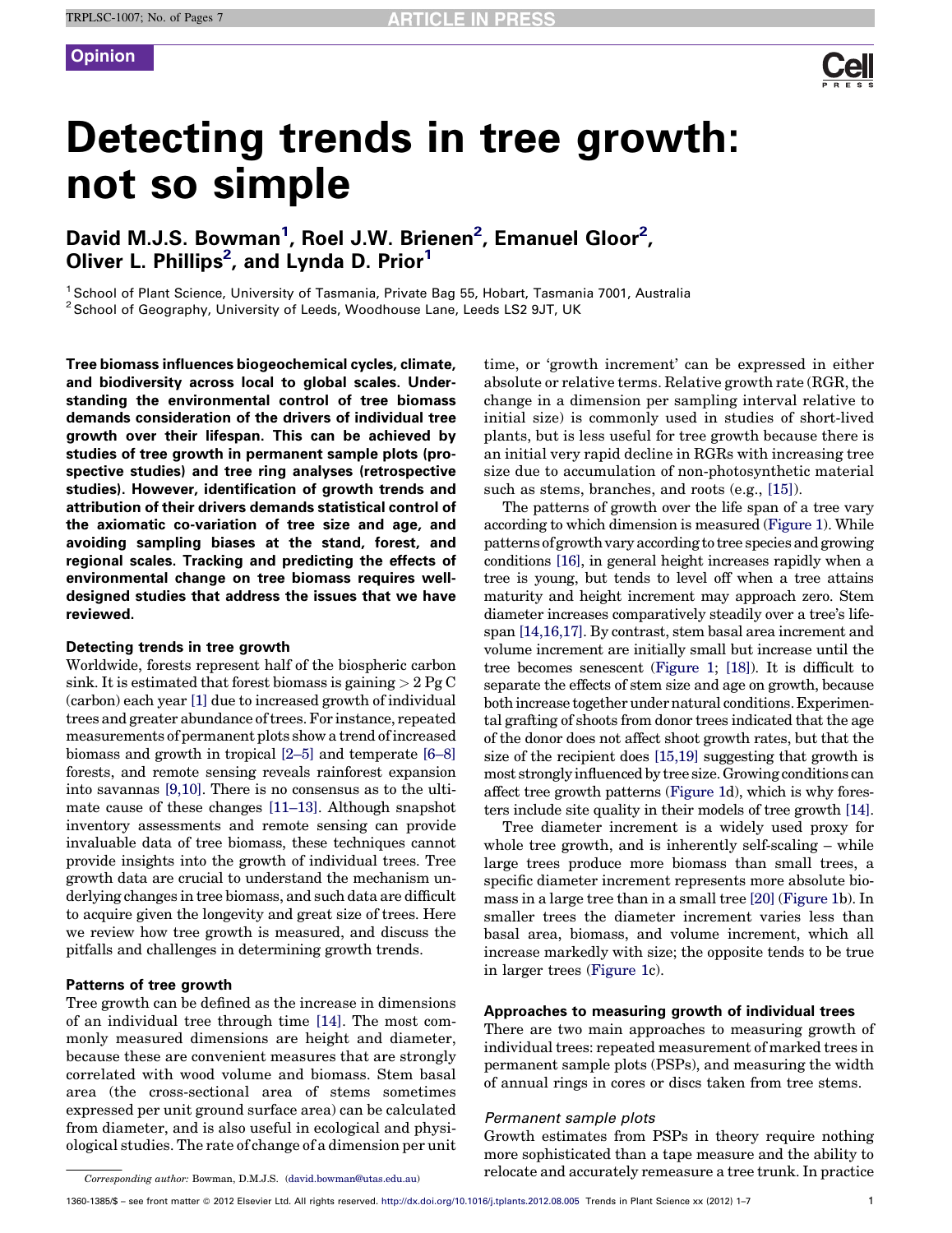<span id="page-1-0"></span>

Figure 1. Measurements of tree size. There are various measures of tree size (a), and corresponding measures of growth, each displaying a subtly different pattern with age (b) and with size (c). Measurements have all been scaled to Size<sub>200</sub>, the size at age 200 years, and are based on growth curves for Pseudotsuga menziesii var. menziesii [\[14\]](#page-5-0) and an allometric equation relating aboveground biomass and diameter [\[50\].](#page-6-0) Height and diameter increment generally peak early in the life of a tree, whereas basal area and biomass increment peak later, and are small when the tree is young. The effect of site quality on the relationship between diameter growth and diameter is shown in (d). The symbols indicate 20-year intervals. Fast-growing trees achieve peak growth rates and generally die earlier than slow-growing trees. (e) It may be possible to detect consistent environmental change such as a CO<sub>2</sub> fertilization effect through an apparent increase in site quality with growth year, as in this hypothetical example showing diameter growth vs diameter increasing between Time 1 and Time 3. (Time refers to year of growth, and symbols indicate 20-year intervals). This assumes all other factors affecting growth are constant. Note that environmental changes such as increased  $CO<sub>2</sub>$  may induce reproductive maturation when trees have a smaller diameter, as well as at a younger age [\[51\],](#page-6-0) and this may shift the growth–size relationship.

PSPs are very time-consuming to establish and logistically demanding because they are often located in remote species-rich forests, far from potential confounding anthropogenic disturbances. An advantage of PSPs for measuring tree growth is that the interval during which growth was measured is known precisely, providing growth rates from the time they are established (i.e., prospective growth measurements). Unlike dendrochronological approaches, growth rates can be measured on trees that do not reliably form annual rings.

To representatively sample the range of sizes and species present, measurement of all trees above a minimum threshold (commonly 10 cm DBH, diameter at breast height,  $\sim$  130 cm height) is required. This is because diameter increment tends to peak in the early- to mid-life of a tree, then gradually decline with size and age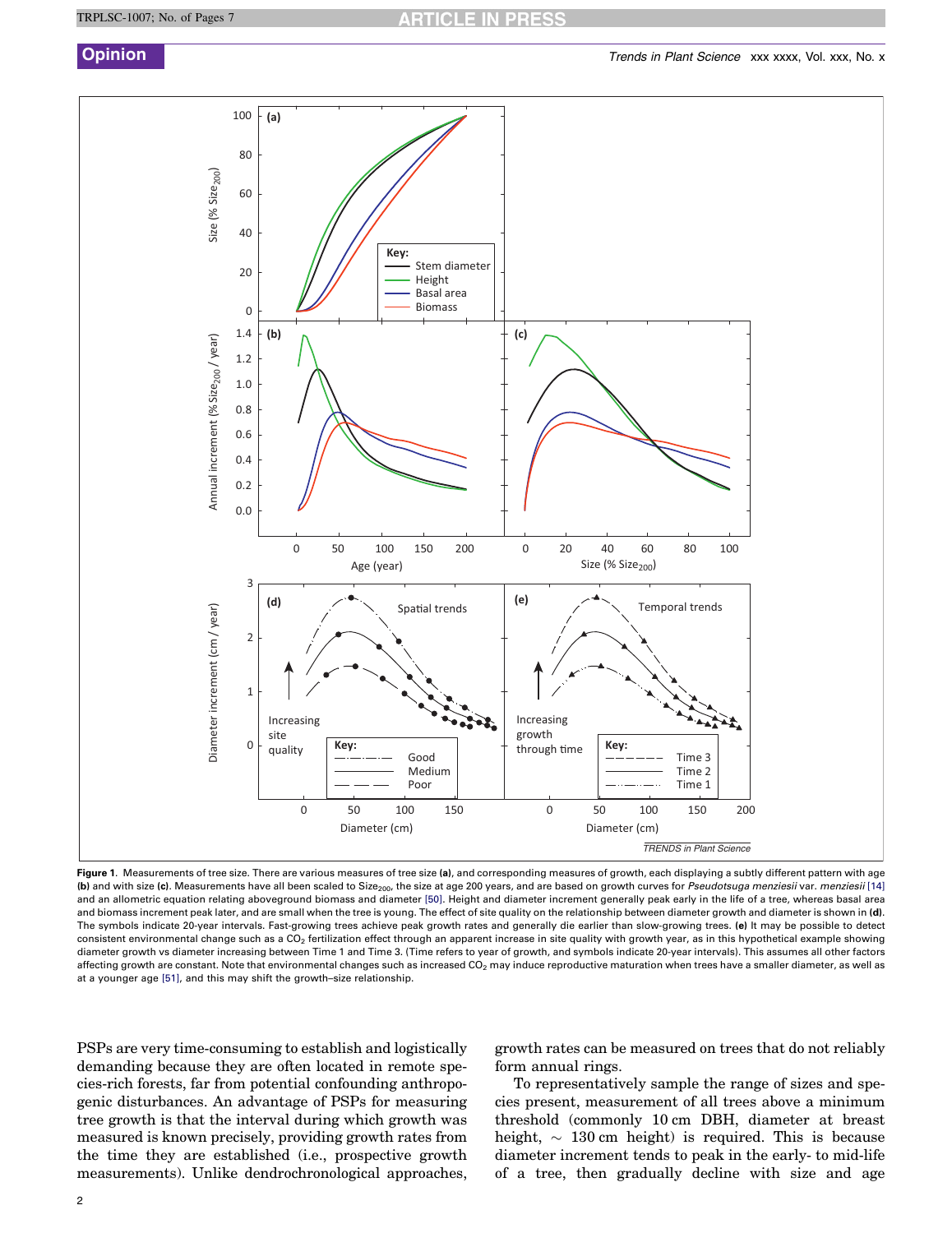<span id="page-2-0"></span>

Figure 2. Idealized tree growth patterns in single-age stands, and in multi-age stands in which the same trees establish at different times (in a random order). The colored lines and corresponding symbols represent individual trees with growth rates varying from very slow (dark blue) to very fast (red). (a) The increase in stem diameter with time is shown for single-age, and (b) multi-age stands. The vertical dashed lines represent time of sampling (Year 40). Corresponding diameter increment vs diameter relationships are shown for (c) single-age and (d) multi-age stands. The broken lines represent diameter increment-diameter trajectories, and the colored circles, the relationship at the time of sampling in Year 40. The small gray circles represent additional trees, omitted from (a) and (c) for clarity.

[\[14,16,21\]](#page-5-0) (Figure 2). As a consequence, in longitudinal studies of tree growth, average diameter increment of tagged trees will tend to decline unless new and therefore faster-growing trees are frequently added to the sampled population. Estimates of temporal growth trends will be biased if measurements are made only on the original tagged trees, so studies based on ageing cohorts of trees may mask long-term forest growth increases, or accentuate decreases, due to environmental drivers. Growth rates may also change systematically following disturbance, such as severe fires, insect outbreaks, and storms, after which growth of surviving trees may initially surge, but gradually slow as inter-tree competition for light, water, and nutrients increases [\[22\].](#page-5-0) In managed, single-age forests, canopy architecture changes and carbon allocation to stemwood declines following canopy closure, leading to reduced diameter growth [\[23\]](#page-5-0). To reliably assess growth trends in a region, many geographically representative stands need to be sampled over long time periods, weighted according to their successional stage [\(Box](#page-4-0) 1), or stand age, in the case of managed forests. Sampling over time intervals that are too short could miss rare catastrophic events,

and thus lead to positively biased estimates of biomass trends [\[12\]](#page-5-0). To be sufficiently representative of variation in tree growth across a region, PSPs also need to encompass the effect of site quality on tree growth and genetic differences within species [\[17,19\]](#page-5-0). A benefit of such broad-scale growth measurements is obtaining tree recruitment and mortality rates, which can be incorporated into demographic studies [\[24\]](#page-5-0) and estimates of forest carbon fluxes [\[25\]](#page-5-0).

### Dendrochronology

The measurement and analysis of tree rings hinges on pattern matching of ring widths from cores taken from a population of trees, known as 'cross-dating' [\[26\]](#page-5-0). This approach relies on recognition of synchronized growth responses among trees, and consequently dendrochronologists have focused on specific environments and landscape settings where trees produce annual growth rings [\[27\]](#page-5-0). While techniques are being developed to apply dendrochronology to regions where growth is not reliably annual [\[28\]](#page-5-0) or growth ring boundaries are not distinguishable [\[29–31\]](#page-5-0), many of these methods are still experimental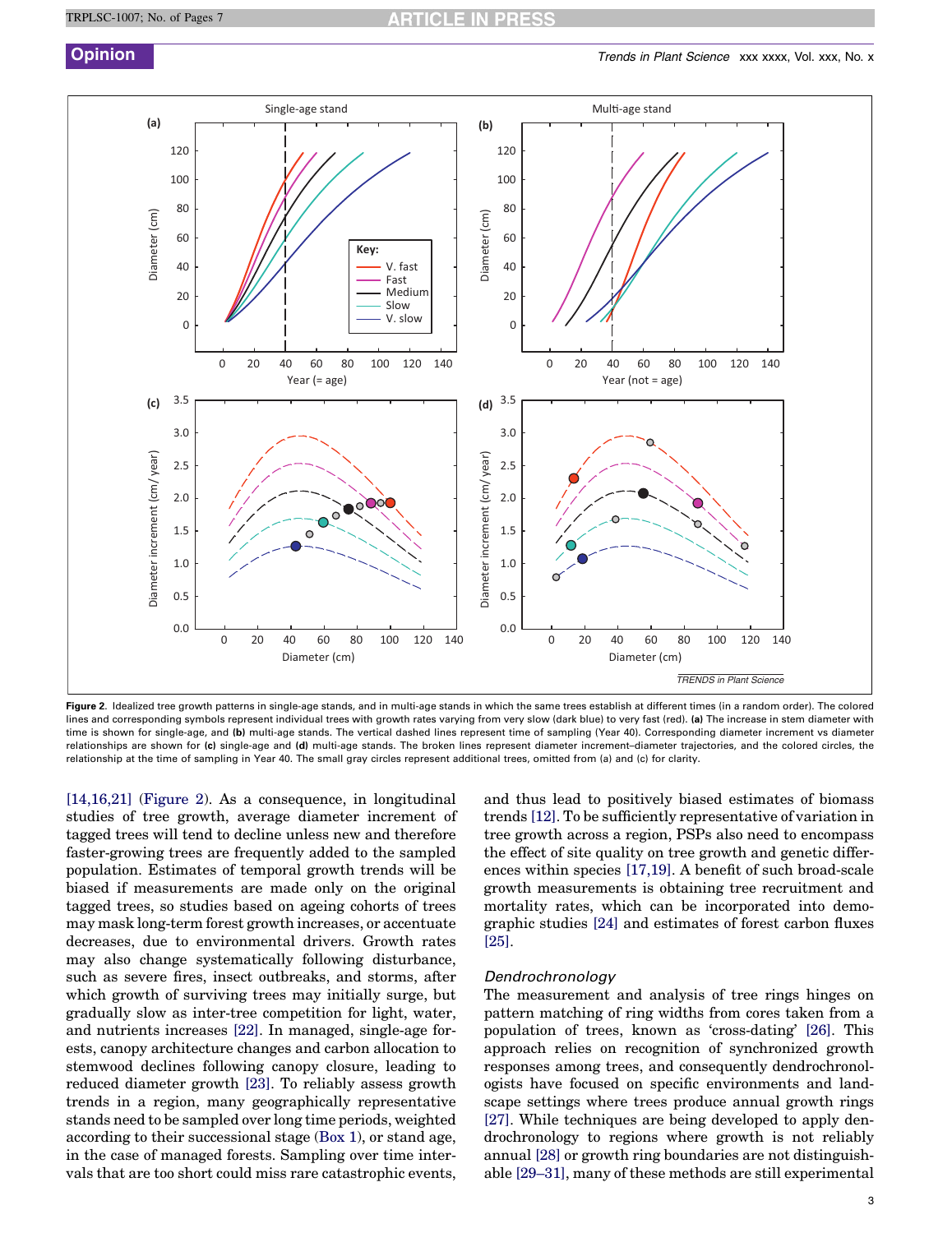

Figure 3. Tree ring studies. Hypothetical examples to illustrate three biases that may occur in tree ring studies, leading to artificial increases or decreases in growth rates towards the present (a). In panels (b) and (c), we assume that growth rates of individual trees (black lines) remain stable over time, with only minor stochastic variation, and that there are persistent differences between individual trees. Average width of sampled rings in each scenario is indicated by the red line. (b) The 'slow-grower survivorship bias' leads to lower reconstructed growth rates in the distant past, because slow-growing trees tend to live longer than

4

**Opinion** Trends in Plant Science xxx xxxx, Vol. xxx, No. x

[\[29\]](#page-5-0) and currently dendrochronology can be confidently applied to fewer regions than can PSPs. Dendrochronology also requires more equipment (such as dedicated microscopes and software), training and expertise than some permanent plot measurements. The great advantage of dendrochronology is that a single field sampling program can yield annual growth data dating back almost to the time a tree established (i.e., retrospective growth measurements). However, as outlined below, there are several sampling biases inherent to dendrochronology, which can lead to misleading estimates of growth trends within a stand (Figure 3): (i) The 'slow-grower survivor bias' [\[11\]](#page-5-0), also termed the 'modern sample bias' [\[32\]](#page-5-0) arises from sampling only those individuals in a population that are alive at the time of tree ring sampling, because there are persistent growth differences between individual trees [\[33–35\],](#page-5-0) and slow-growing trees generally tend to live longer than fast-growing trees [\[36\].](#page-5-0) As a result, when cores are taken from a population of live trees, the oldest rings will be from the slowest-growing trees, because the fastergrowing cohorts would not, on average, have survived long enough to be sampled. This bias strengthens the further back in time one goes. (ii) The 'big tree selection bias' [\[11\]](#page-5-0) arises if dendrochronologists target the largest trees present in a population, so that only the fastest-growing of the recent recruits within a population will be large enough to be sampled. Slow-growing recent recruits will be too small, but slow-growing, older trees will be included in the sample, resulting in strong 'apparent' increases in growth over recent time periods [\[11\].](#page-5-0) (iii) The 'pre-death suppression bias' operates in the opposite direction and arises from a gradual loss of recent slow growth periods from the tree ring sample if only living trees are sampled. Due to the marked slowing in tree growth rates in the several years [\[37\]](#page-6-0) to several decades [\[38\]](#page-6-0) prior to tree death, widths of recent growth rings, which include those from individuals that are dying (but currently still alive) and have lower growth rates, may be smaller than those from the more distant past [\[11\]](#page-5-0). Such an effect has been observed in studies of both temperate and tropical trees, leading to recent, apparent growth decreases [\[33,39,40\]](#page-5-0).

Collectively these sampling biases can result in misleading inferences about the effect of environmental changes. However, they can be minimized by well-designed studies that control for age, size, and tree competition.

## Analysis of tree diameter growth trends

Analysis and interpretation of the tree diameter measurements from both PSPs and dendrochronology is

faster-growing ones (the longer lines at the bottom of the panel represent slowgrowing trees). As a result, the oldest rings represented in sampled cores will be from slow-growing trees because the fast-growing trees of these old cohorts will have already died before samples were taken. (c) The 'big tree selection bias' occurs if dendrochronologists target the largest trees (here, > 30 cm diameter) in a population. Thus, fast-growing trees  $> 30$  cm stem diameter were included in the sample, while smaller, slower growing trees from the same cohort (indicated by broken lines) were smaller than the sampling threshold and excluded, resulting in apparent recent increases in growth. (d) The 'pre-death suppression bias' arises because trees growth rates commonly decline prior to death. As a result of including suppressed trees with recently decreasing growth rates, there will be a negative bias in growth rates towards the present, while growth rates during earlier times are not affected because trees that died in the past (broken lines) were excluded by sampling only living trees.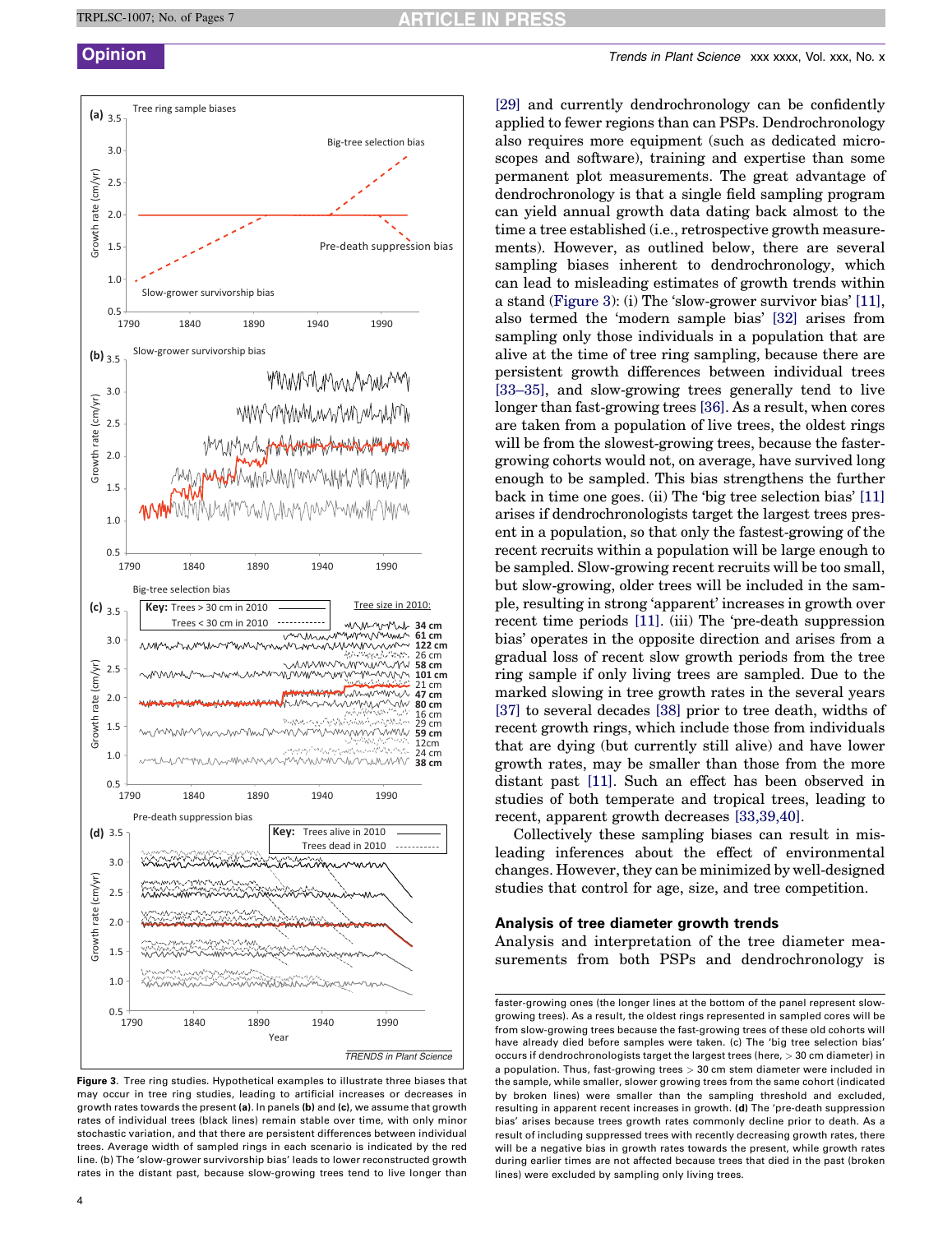# **ARTICLE IN PRESS**

### <span id="page-4-0"></span>Box 1. Designing and establishing permanent sampling plot networks

PSP networks provide a framework for understanding tree growth trends locally, regionally and globally. They also support additional studies such as intensive monitoring of carbon processes to construct the full carbon cycle and its short-term climate sensitivity, and assessing the carbon and biodiversity impacts of carbon sequestration schemes (e.g., REDD+) and evaluating forest management interventions against a robust baseline.

There are obvious trade-offs between replication, location, plot size, and cost of permanent plot networks. We favor a geographically widespread network of 0.5- to 1-ha plots in clusters of about ten. The geographic location of PSP clusters should be arranged across macro-ecological gradients and effort weighted by intensity of the carbon cycle (Gross Primary Productivity, Net Primary Productivity) and carbon storage. New plots should complement existing plots to reduce current biases toward the most highly accessible sites and so fill spatial gaps. Examples of such networks are RAINFOR [\[52\]](#page-6-0) and, with a greater focus on biodiversity, CTFS [\[53\],](#page-6-0) and TEAM [\[54\]](#page-6-0). Global networks of hundreds, perhaps thousands, of PSPs are required to monitor the effects of environmental change on all forest biomes.

Standardized protocols are required to ensure consistent measuring and recording of data. Core data should include (i) the identity, diameter, and other attributes of all trees  $\geq$  10 cm DBH; (ii) seedling establishment, growth, and mortality, charted using smaller subplots; and (iii) specific leaf area, leaf, and soil nutrients, and soil physical properties, measured using standardized sampling and analysis procedures, to provide ecological context for the plots. Trees should be permanently tagged, and the point of measurement needs to be chosen to avoid deformities, and marked. Trees should be remeasured on a 3–5 yearly cycle, with capacity for more frequent censuses if events require, such as following extreme droughts and fires. It is critical to ensure that plots are protected from habitat destruction.

Secure and accessible long-term data storage is critical to allow researchers worldwide to manage, analyze, check, and compare their data with those from other sites. Original field measurements must always be retained to provide an audit trail from the field notes through to analyses. There must be adequate support for training and the critical post field-work activities that precede any analysis: specimen drying, herbarium storage, identification, tree measurement data quality control procedures, data entry, and communication.

surprisingly complex, requiring statistical control for the intrinsic changes in tree diameter growth rates that occur as trees grow and age [\(Figure](#page-2-0) 2) and varying stand structures. Among trees of a single species growing in a common environment, tree diameter growth is typically positively related to stem diameter, but will decrease with age after peak growth has been attained [\[41–43\]](#page-6-0) [\(Figure](#page-2-0) 2c). However, relationships between growth rate and size may appear to differ between single-age and multi-age stands, even when growth patterns of individual trees are identical ([Figure](#page-2-0)  $2c$  and  $2d$ ). Assuming individual trees follow similar growth trajectories but grow at different rates, and that slow-growing trees remain slow-growing [\[35\]](#page-5-0), in a young, single-age stand there will be a clear positive relationship between diameter and diameter increment [\[42\];](#page-6-0) slow-growing trees are small and fast-growing trees are large ([Figure](#page-2-0) 2c). However, this relationship is obscured in a multi-age stand, where slow-growing, large old trees coexist with fast-growing, small young ones because of different establishment dates ([Figure](#page-2-0) 2d). Multi-age forests therefore present an additional layer of complexity in the sampling of tree growth.

Dendrochronologists typically control for developmental growth trends in individual trees by using regional curve standardization (RCS) [\[32\].](#page-5-0) Briefly, this analytical technique involves developing an average ring width-tree age relationship for a particular tree species in a specified region, and then scaling the widths of individual tree rings by the average ring width for that ring age, to remove the tree age trend in diameter growth [\[32\]](#page-5-0). A variant of this method can be used to remove the tree size trend in diameter growth [\[44\]](#page-6-0). Alternatively, statistical analyses can reveal the relationships between tree size, growth rate, and age. As discussed above, this can be achieved through sampling the full spectrum of tree ages and stem sizes in multi-age stands, or in the case of single-age stands, sampling a wide range of stands differing in establishment dates [\[45,46\].](#page-6-0)

Drivers of growth trends are difficult to statistically quantify because they are confounded with covarying effects of anthropogenic environmental changes such as altered insolation, increased temperature, changes to precipitation patterns, nitrogen deposition, and  $CO<sub>2</sub>$  increases [\[47\]](#page-6-0), which are closely correlated with calendar year. Likewise, calendar year is correlated with endogenous developmental (size- and age-related) changes in individual trees, which can further influence stand dynamics and inter-tree competition. Such close inter-correlations make it difficult to separate the effects of global and regional environmental change from tree age and size effects and local competitive trends, even in theory. Indeed, in the case of a single-age stand, tree age and calendar year are perfectly correlated and therefore inseparable. To break the nexus between tree age and calendar year requires many trees encompassing a wide range of establishment dates and sizes that are growing in similar environments, and where the date of the growth increment is known: either multi-age stands or many single-age stands where the growth history of individual trees is known. Changing environmental conditions, such as increasing  $CO<sub>2</sub>$ , that may lead to increased growth rates may then be revealed in increases in the diameter increment vs diameter relationship ([Figure](#page-1-0) 1f). Networks of plantations of single tree species are attractive model systems to investigate the effects of environmental change on tree growth because tree age and silvicultural practices are known. For example, Bontemps and colleagues used growth data derived from dendrochronological analyses of neighboring pairs of 'young' and 'old' single-age stands of common beech (Fagus sylvatica) to separate the effects of site, developmental stage, and calendar year on radial and height growth of dominant trees in two regions in France [\[44–46,48\]](#page-6-0). A similar approach is to compare growth rates of succeeding rotations of trees in plantations of the same species, in the same geographic location, and managed in the same way [\[6,49\].](#page-5-0) Such an approach would allow control for some of the biases inherent to dendrochronology discussed above.

## Concluding remarks

Understanding how tree growth has been, and will be affected, by environmental change demands both retrospective and prospective studies. Thus both dendrochronological approaches and permanent plot studies are pivotal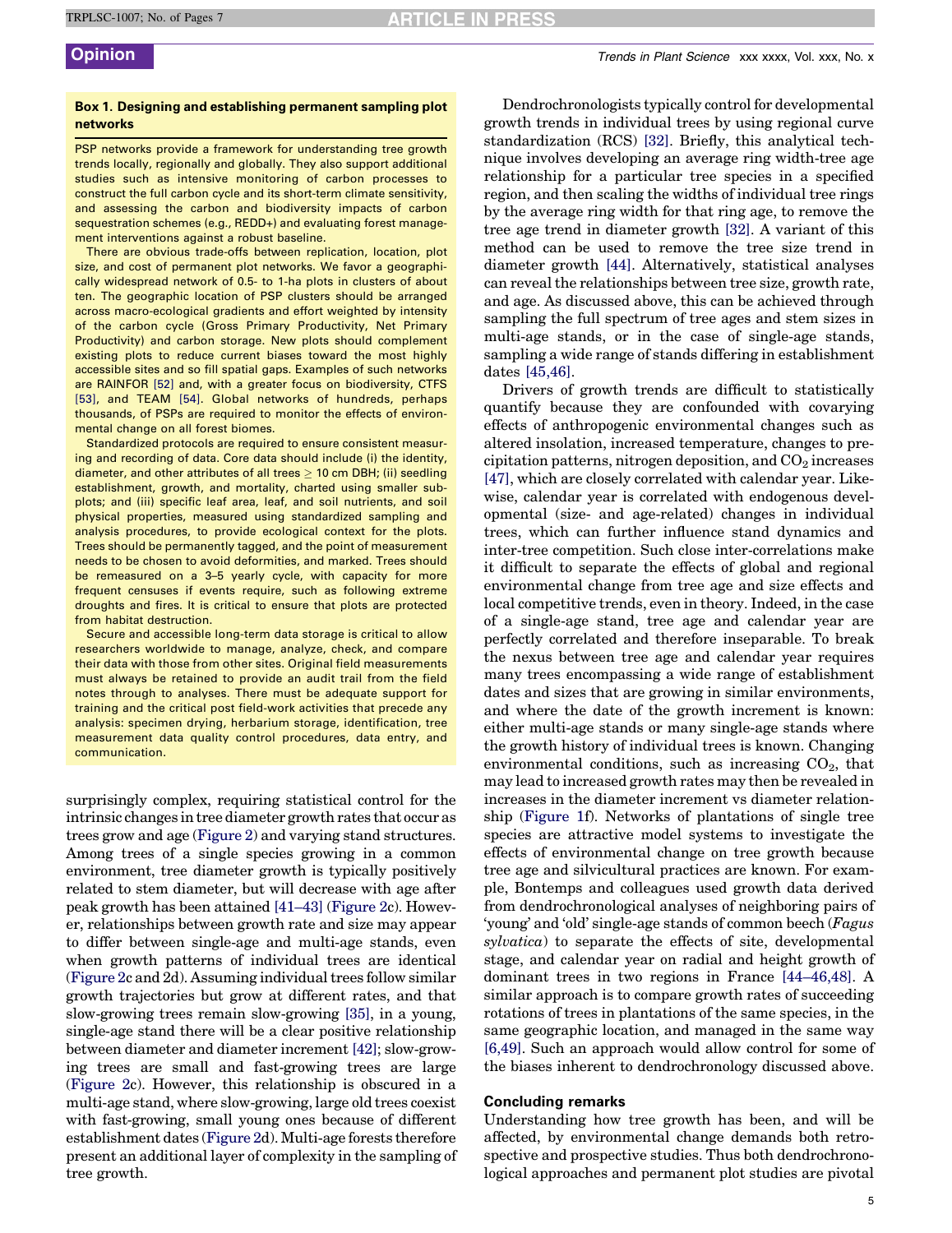<span id="page-5-0"></span>in this quest. Ideally both approaches can be applied in the same forest systems to provide critical historical contextual information and to cross-validate them. Such joint studies will help resolve the relative importance of the potential biases inherent in both approaches. Nonetheless, dendrochronological studies are more geographically and floristically restricted given the need to sample trees with welldefined annual growth rings. A key objective of future research must be to control for effects of size and age in statistical analyses – this is especially important if sample sizes are small, or if specific size or age cohorts have been sampled, as is often the case in dendrochronological studies. Sampling designed to capture a range of individual sizes, ages, and establishment dates of particular tree species allows for separation of growth trends due to global or regional environmental change (e.g., warming and  $CO<sub>2</sub>$ ) from developmental effects. This is a crucial consideration in environments where stand-replacing disturbance is the norm. An alternative approach is to sample enough trees in enough plots for the size and age structure to be reasonably constant, and avoid introducing biases by changes in the size/age structure. This requirement can be met through extensive networks of PSPs [\(Box](#page-4-0) 1). Further, establishing regional clusters of PSPs across environmental gradients will also allow us to statistically analyze the effects of global and regional environmental effects on tree growth. A global system of plots in all major woody biomes is highly desirable because effects of global environmental changes interact with regional climatic trends and multiple other local factors, creating unexpected and complex outcomes.

#### Acknowledgments

D.M.J.S.B. received support from a UK Natural Environment Research Council (NERC) international fellowship and D.M.J.S.B. and L.D.P. received support from the Terrestrial Ecosystem Research Network (TERN) AusPlots-Forests program and a Forest Industries Climate Change Research Fund (FICCRF) project. E.G., R.B., and O.P. thank the Gordon and Betty Moore Foundation and NERC for support, respectively, of the RAINFOR and AMAZONICA projects. R.B. received support from a UK NERC fellowship. O.P. is supported by an ERC Advanced Grant (T-FORCES).

#### References

- 1 Pan, Y.D. et al. (2011) A large and persistent carbon sink in the world's forests. Science 333, 988–993
- 2 Lewis, S.L. et al. (2009) Increasing carbon storage in intact African tropical forests. Nature 457, U1003–U1006
- 3 Phillips, O.L. et al. (2009) Changes in Amazonian forest biomass, dynamics and composition, 1980–2002, In Amazonia and Climate Change. Geophysical Monograph Series, American Geophysical Union, pp. 373–387
- 4 Chave, J. et al. (2008) Above-ground biomass and productivity in a rain forest of eastern South America. J. Trop. Ecol. 24, 355–366
- 5 Phillips, O.L. et al. (2008) The changing Amazon forest. Philos. Trans. R. Soc. B 363, 1819–1827
- 6 Spiecker, H. (1999) Growth trends in European forests do we have sufficient knowledge? In Causes and Consequences of Accelerating Tree Growth in Europe (Karjalainen, T. et al., eds), pp. 157–169, European Forest Institute
- 7 Hember, R.A. et al. (2012) Accelerating regrowth of temperatemaritime forests due to environmental change. Global Change Biol. 18, 2026–2040
- 8 Luyssaert, S. et al. (2008) Old-growth forests as global carbon sinks. Nature 455, 213–215
- 9 Mitchard, E.T.A. et al. (2009) Measuring woody encroachment along a forest-savanna boundary in Central Africa. Earth Interact. 13, 1–29
- 10 Bowman, D.M.J.S. et al. (2010) Has global environmental change caused monsoon rainforests to expand in the Australian monsoon tropics? Landscape Ecol. 25, 1247–1260
- 11 Brienen, R.J.W. et al. (2012) Detecting evidence for  $CO_2$  fertilization from tree ring studies: the potential role of sampling biases. Global Biogeochem. Cycles 26, GB1025 [http://dx.doi.org/10.1029/2011GB](http://dx.doi.org/10.1029/2011GB 004143) [004143](http://dx.doi.org/10.1029/2011GB 004143)
- 12 Fisher, J.I. et al. (2008) Clustered disturbances lead to bias in largescale estimates based on forest sample plots. Ecol. Lett. 11, 554–563
- 13 Lloyd, J. et al. (2009) Are the dynamics of tropical forests dominated by large and rare disturbance events? Ecol. Lett. 12, E19–E21
- 14 Weiskittel, A.R. et al. (2011) Forest Growth and Yield Modelling, Wiley-Blackwell
- 15 Mencuccini, M. et al. (2005) Size-mediated ageing reduces vigour in trees. Ecol. Lett. 8, 1183–1190
- 16 Hérault, B. et al. (2011) Functional traits shape ontogenetic growth trajectories of rain forest tree species. J. Ecol. 99, 1431–1440
- 17 Hann, D.W. and Larsen, D.R. (1991) Diameter growth equations for fourteen tree species in southwest Oregon, In Research Bulletin 69, Oregon State University
- 18 Nock, C.A. et al. (2011) Long-term increases in intrinsic water-use efficiency do not lead to increased stem growth in a tropical monsoon forest in western Thailand. Global Change Biol. 17, 1049–1063
- 19 Bond, B.J. et al. (2007) Developmental decline in height growth in Douglas-fir. Tree Physiol. 27, 441–453
- 20 Prior, L.D. et al. (2004) Tree growth rates in north Australian savanna habitats: seasonal patterns and correlations with leaf attributes. Aust. J. Bot. 52, 303–314
- 21 Guller, B. et al.  $(2012)$  Variations in the radial growth and wood density components in relation to cambial age in 30-year-old Pinus brutia Ten. at two test sites. Trees 3, 975–986
- 22 Ise, T. and Moorcroft, P.R. (2008) Quantifying local factors in mediumfrequency trends of tree ring records: case study in Canadian boreal forests. Forest Ecol. Manag. 256, 99–105
- 23 Smith, F.W. and Long, J.N. (2001) Age-related decline in forest growth: an emergent property. Forest Ecol. Manag. 144, 175–181
- 24 Phillips, O.L. et al. (2010) Drought-mortality relationships for tropical forests. New Phytol. 187, 631–646
- 25 Aragao, L. et al. (2009) Above- and below-ground net primary productivity across ten Amazonian forests on contrasting soils. Biogeosciences 6, 2759–2778
- 26 Fritts, H.C. (2001) Tree Rings and Climate, The Blackburn Press
- 27 Pearson, S. et al. (2011) Validating putatively cross-dated Callitris tree-ring chronologies using bomb-pulse radiocarbon analysis. Aust. J. Bot. 59, 7–17
- 28 Cullen, L.E. and Grierson, P.F. (2007) A stable oxygen, but not carbon, isotope chronology of Callitris columellaris reflects recent climate change in north-western Australia. Climatic Change 85, 213–229
- 29 Rozendaal, D.M.A. and Zuidema, P.A. (2011) Dendroecology in the tropics: a review. Trees 25, 3–16
- 30 Poussart, P.F. and Schrag, D.P. (2005) Seasonally resolved stable isotope chronologies from northern Thailand deciduous trees. Earth Planet. Sci. Lett. 235, 752–765
- 31 Zuidema, P.A. et al. (2012) Tropical forest warming: looking backwards for more insights. Trends Ecol. Evol. 27, 193–194
- 32 Briffa, K. and Melvin, T.M. (2011) A closer look at regional curve standardization of tree-ring records: justification of the need, a warning of some pitfalls, and suggested improvements in its application. In Dendroclimatology: Progress and Prospects (Hughes, M.K. et al., eds), pp. 113–146, Springer-Verlag
- 33 Rozendaal, D.M.A. et al. (2010) Tropical tree rings reveal preferential survival of fast-growing juveniles and increased juvenile growth rates over time. New Phytol. 185, 759–769
- 34 Brienen, R.J.W. et al. (2010) Attaining the canopy in dry and moist tropical forests: strong differences in tree growth trajectories reflect variation in growing conditions. Oecologia 163, 485–496
- 35 Brienen, R.J.W. et al. (2006) Autocorrelated growth of tropical forest trees: Unraveling patterns and quantifying consequences. Forest Ecol. Manag. 237, 179–190
- 36 Bigler, C. and Veblen, T.T. (2009) Increased early growth rates decrease longevities of conifers in subalpine forests. Oikos 118, 1130–1138